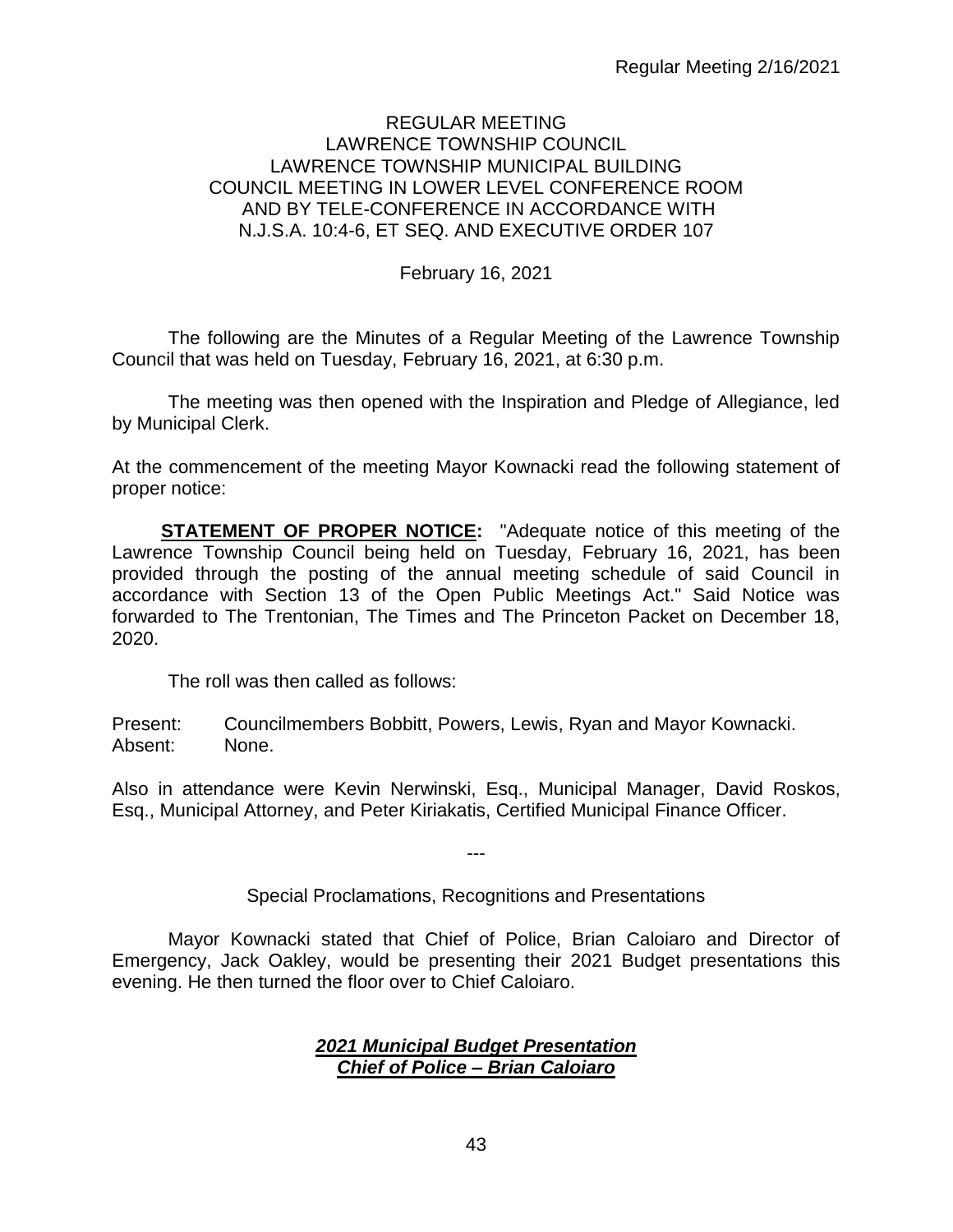Chief Caloiaro greeted everyone and thanked the Council for allowing him to speak this evening about the 2021 Budget which is always an honor and advised that copies of the 2020 Annual Yearend Report for the Lawrence Township Police Department were distributed to the Council for review.

Chief Caloiaro reported that in terms of the 2021 Budget he does not have a lot to report as his budget pretty much remains flat this year and everything else in the budget is pretty much the same as past years in every category except ammunition and firearms which increased in price as well as Maintenance Agreements that are a large part of the Police Department's budget (\$120,000 per year) due to the vast amount technology.

Chief Caloiaro went on to discuss the year 2020 being a very interesting, difficult and challenging year for him and he is sure for everybody else; especially, in law enforcement…starting in March, when they had to adapt to the culture change of the COVID pandemic which changed the way they did policing to keep the officers and the public safe by eliminating in-person roll calls and non-emergency responses, limiting the number of people entering into the police station and doing the police work over the telephone to limit personal contact which was a challenge for everybody.

Chief Caloiaro stated then in May they had the George Floyd incident that took place which really threw a wrench at law enforcement… a black eye so to speak as they again had to change things and secure locations after the in-custody death of George Floyd and nationwide protest that bought about a lot of good positive change. Specifically, in New Jersey where the Attorney General came up with the new Use of Force Policy which will not take effect until 2022; but is well in the works of getting done. He further indicated officers will be trained this year on use of force procedures, vehicle pursuits and training on how use of force is reported and proceeded to discuss New Jersey being at the forefront in terms of change and coming up with positive innovative ways of doing things and him being very proud of the way things are handled overall by Lawrence Township Police Department and by New Jersey law enforcement officers.

Chief Caloiaro specified it was a very trying year overall; but the Command Staff and the Officers did a good job adapting to and overcoming the obstacles related to the challenges of COVID 19 pandemic and the George Floyd incident which was not easy; but, they got through it.

Chief Caloiaro then opened his budget presentation by reviewing the following:

❖ **Crime Statistics** – The Police Department's crimes (arson, burglary, larcenytheft, etc.) in 2020 being down by (19%) possibly due to the Covid outbreak - UCR reported crimes decreased from 645 in 2019 to 517 crimes in 2020; Calls for Service (civil matter, DWI's, traffic stops, etc.) decreased by (16%) and Domestic Violence and Drug Overdoses increased between 2019 and 2020 which is an area of concern that the Police Department is working on. (Chief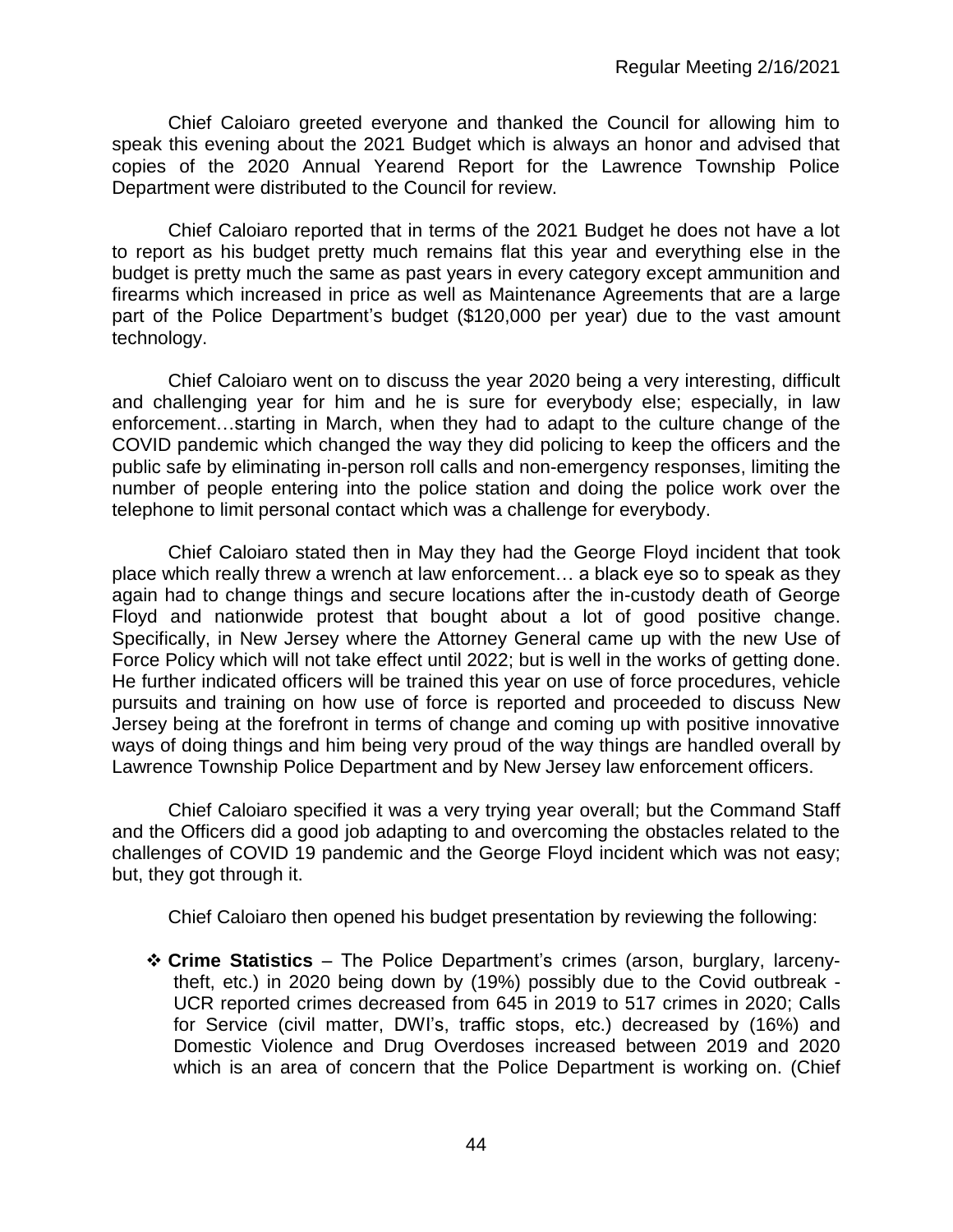Caloiaro noted the increase in numbers are no surprise given the circumstances of the pandemic)

- ❖ **Personnel** The Department has 61 sworn officers with 1 to retire in March which will leave the Department with 60 sworn officers, 2 Armed Court Attendants, 3 Special Law Enforcement Officers, 1 Administrative Clerk, 2 Account Clerks with one being part-time, 1 Confidential Clerk and 1 Records Support Technician that the Chief noted does a phenomenal job managing the Police Property and Evidence function for the Police Department.
- ❖ **Retirements**  The Department has 24 Officers eligible to retire within the next 5 years, 3 Officers eligible to retire at any time, 4 Officers eligible to retire as of February 2023; 7 people will retire next year. The Chief noted it takes approximately one year (11 to 12 months) to hire and train a new officer and he has been working with the Municipal Manager in trying to hire ahead when they definitely know someone is going to retire so that they have a person coming out of the academy by the time that officer retires.
- ❖ **Firearms Applications** The Department has 1 part-time officer that works four hours per day processing the Firearm Permits for issuance which in 2020 was an overall increase of 148 % as they went from issuing 431 in 2018 to 1,243 Permits in 2020. Chief Caloiaro noted that the Officer really has his hands full and does a phenomenal job in the getting the applications and permits out as soon as he can with the limited amount of time he has to work on the permits and the backlog from the State Police.
- ❖ **Donations** The Police Department received a very generous donation from an anonymous Donor that allowed the Police Department to purchase 4 drones to assist in missing person searches, crime scene photography from the area, traffic reconstruction from the accidents, warrant services and special events for the citizens. The donation further allowed 8 operators to become certified by the FAA and any of the Department Heads within the Township usage of the drones such as the Engineering Department to do specs and the Recreation Department for special events. **Second Donation –** Chief Caloiaro noted yearend the same Donor made another generous donation utilized towards the purchase of 2 BMW motorcycles; an innovative and beneficial purchase for the Township that could be used for everything from traffic details, community and policing events as an outreach to people in communities on weekends by driving into communities and talking to people, college and unemployment fairs, parades and funeral details and proceeded to discuss five officers that will be trained by the Philadelphia Highway Patrol; a benefit of that donation.
- ❖ **Accreditation Program –** Lawrence Township Police Department was reaccredited in March 2020 through the New Jersey Association of Chiefs of Police Law Enforcement Accreditation Commission. This being the Department's second time as they were first accredited in 2017. A representative from the State Police will be presenting the Accreditation Certificate to the Council at a later date due to the pandemic and the shutdown of the State Police.
- ❖ **Purchasing –** The budgetary pre-planning by Peter Kiriakatis, CFO, allowed the Police Department to purchase new radios that were outdated for police officers.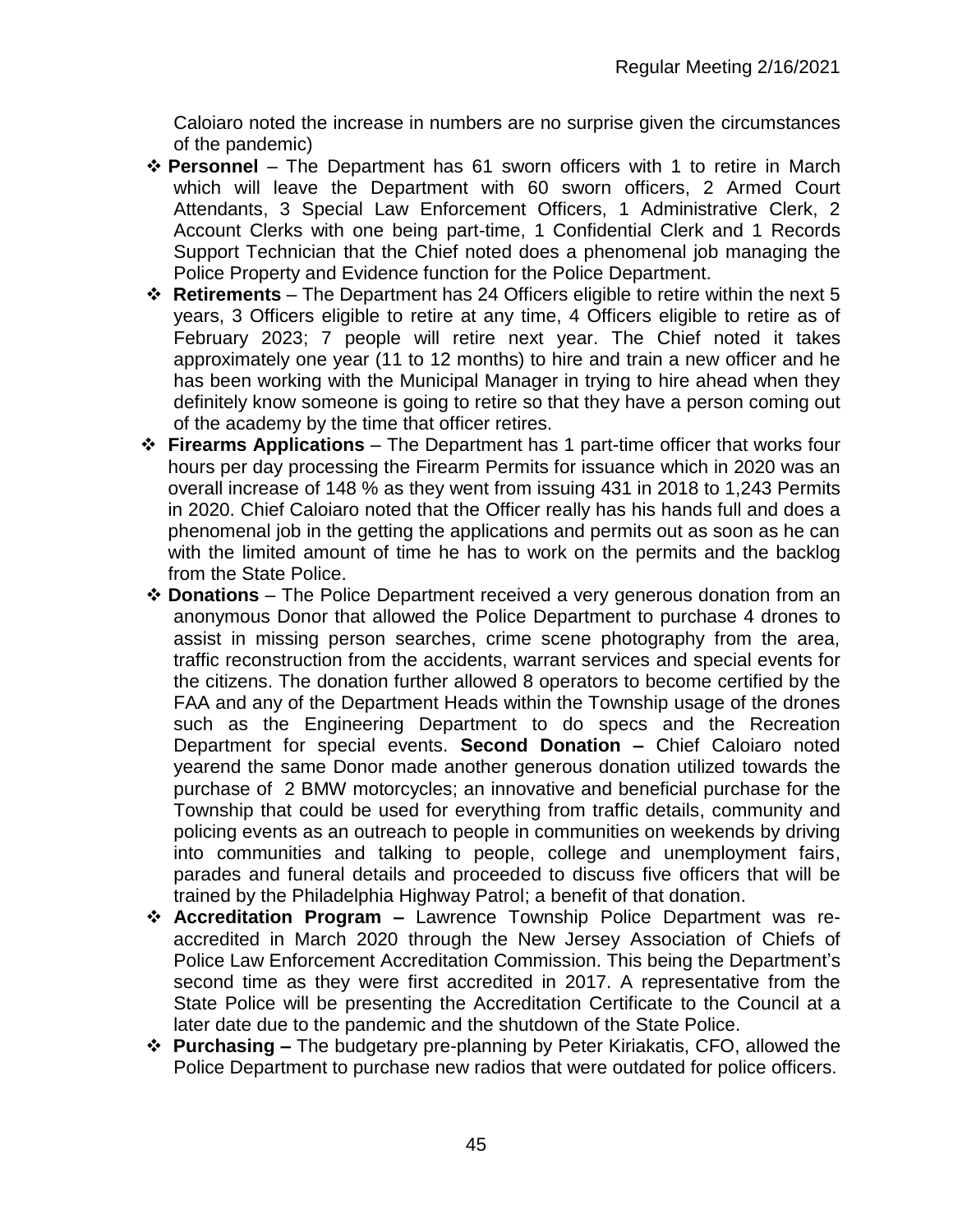- ❖ **Social Media –** The Police Department engaging more with the community through the usage of social media – Facebook and Twitter.
- ❖ **New Legislation –** New upcoming legalization of marijuana legislation posing problems and future challenges for law enforcement communities in terms of their lack of drug recognition experts and not being ready to enforce driving while intoxicated by use of marijuana which they will have to adapt to and have mutual aid with other police departments to help each other overcome the challenges of enforcement.

Chief Caloiaro thanked the Township Council for their support that makes the jobs in the Police Department much easier and stated they hear horrible stories from law enforcement throughout the State so they feel extremely lucky to be able to work well with members of Council on a daily basis. And, the same thing goes for the Municipal Manager in terms of support as it is a honor and a privilege to have a boss as good as Mr. Nerwinski who is always there to support the police and is probably one of the best bosses he ever had as he really appreciates his daily conversations and him helping the police get back on track when necessary and they greatly appreciate his mentorship as well as his leadership.

In closing, Chief Caloiaro stated he also is really proud to be part to Lawrence Township because during this time of COVID 19 he really saw how well people came together in terms of the Department Heads; especially, Carol Chamberlain, working long hours and the Public Works and Recreation Departments having to change the way they do things and conduct business and he could go over every department who did the same; but those Department Heads really rose to the occasion and he is really proud to say he is part of Lawrence Township organization. He then thanked the Council for its time.

Councilman Powers thanked Chief Caloiaro on his handling of the Black Lives Matter issues that rose from the killing of George Floyd as he was very proactive. He then proceeded to discuss the proactive Directives implemented by the Attorney General in New Jersey which put New Jersey ahead of the curve given a police officer in New Jersey can just scan a suspect's driver's license and go pick the person the next morning instead of pursuing them on a high speed chase such as the one that took place in California and how they have limited use of force shootings and incidents across the State and in Lawrence which is a credit to Chief Caloiaro as the Chief of Police, his officers and leadership. He then thanked the Chief for the great job he and his officers do for Lawrence Township.

A general discussion ensued relative to the new recruits and how they endured the COVID situation in terms of being in and out of the academy, their ability to do practical exercises at the academy and getting in the appropriate field training time as well as the increase in domestic violence cases; especially, in local hotels and motels. Chief Caloiaro advised of the federally funded Volunteer of America Program he was invited to join; an organization that provides trained professionals for 40 hours per week to help the Township with domestic violence cases, drug abuse, family problems,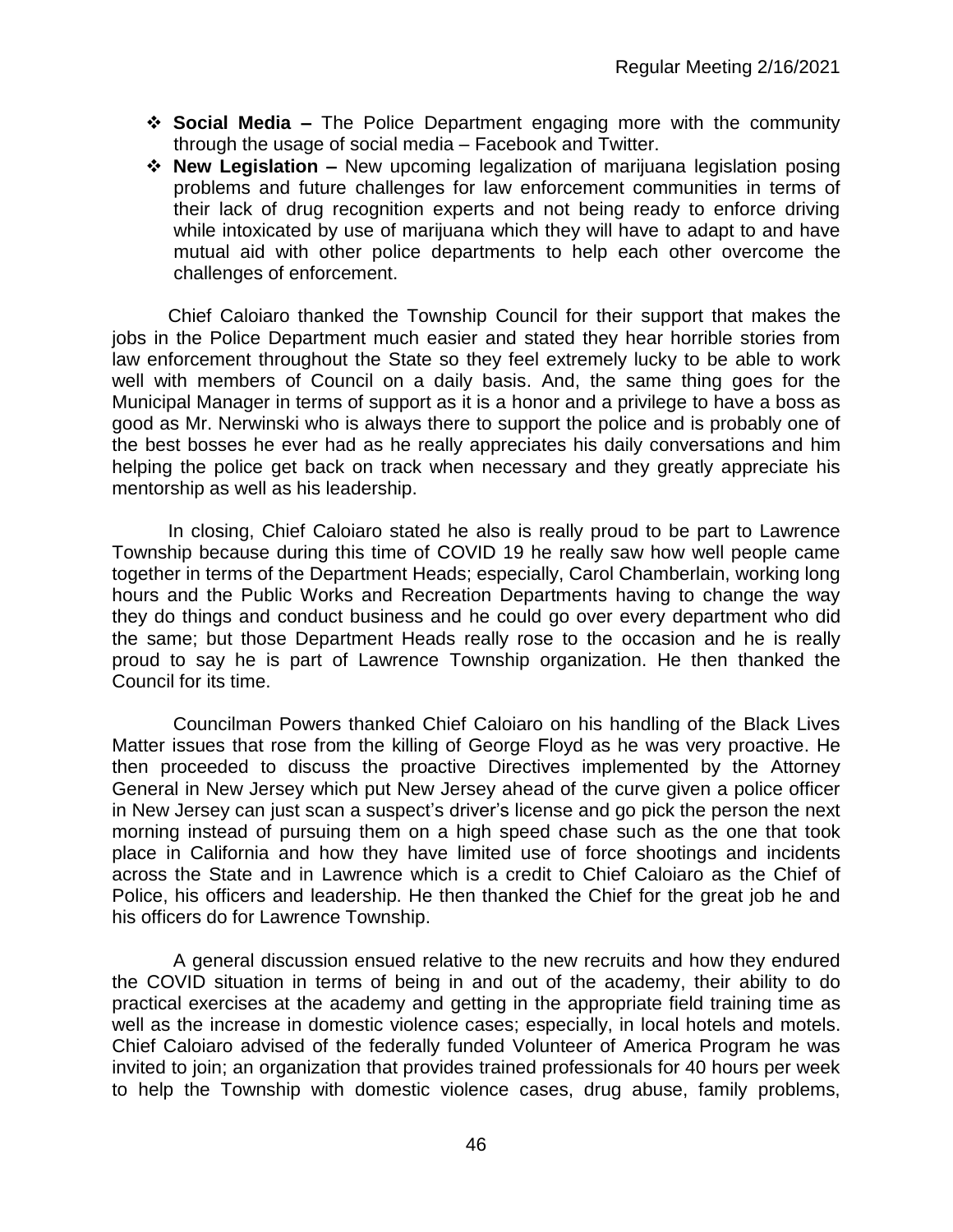juvenile problems, homeless problems, social problems, etc., at no cost. The Township only need to provide office space and starting March 1<sup>st</sup> the people will be in the Police Department to provide assistance with job placement and provide money for rent as needed along with the other services which will be a win for everybody and another great thing for Lawrence Police Department.

Councilwoman Lewis thanked Chief Caloiaro and all the other Officers as they know it has been a very difficult year for law enforcement and to add to Councilman Powers' comments, when they all sat down to talk about the George Floyd incident it was not just them talking about the protocols that were already in place by the Police Department; but the Chief and the other Officers willingness to go into the communities and to continue to find ways to adapt which she feels was very important; particularly, in COVID when they cannot see it. So, she thinks that deserves additional recognition as the men and women in the Police Department have gone above and beyond in some of those cases.

Councilwoman Lewis then raised the question concerning the 5 new police recruits and them not reflecting diversity in the Lawrence Police Department and asked Chief Caloiaro to explain the reasoning for that. Chief Caloiaro explained that Lawrence Township is a Civil Service Township with restrictive rules allowing them to choose only from the top 3 candidates from the list with veterans having preference. Chief Caloiaro noted they have been trying to recruit more and advertise more through schools with the recruitment of School Resource Officers and recruitment at college fairs to recruit people with diverse background; and, advised of new legislation that was recently passed that now allows Police Departments to start taking certified police officers from other towns that has both pros and cons and needs further discussion and proceeded to voice his opinion on the matter. Additional discussion took place relative to other outreach programs the Police Department has done such as the Junior Police Officer Program and the Detective Camp Program sponsored by the Lawrence Police Department geared towards making a positive impression on the students while they are young; COVID and police safety protocol as it relates to officers wearing a mask while on duty and when riding together in the vehicles; calls related to people not wearing mask in public places which Chief Caloiaro stated are not too many and how marijuana cases have been treated by police since the November election legalizing recreational use of marijuana which Chief Caloiaro advised is the same protocol until legislation is passed.

Councilman Ryan greeted the Police Chief and the Command Staff and stated he appreciates everything they have been doing as it has been a really tough year getting everything together; but, with all the departments working together things are coming around although it will be a little bit of a tough time until things get lifted a bit more. Mr. Ryan then questioned if the new recruits got trained on the new standards that are coming in 2022 or will they need to be retrained again. Chief Caloiaro replied 'no' as the new training is not out as of yet for law enforcement officers. But, probably in the spring there will be two online trainings for law enforcement and then two full days for in-person training towards the end of the summer or fall when things lighten up. He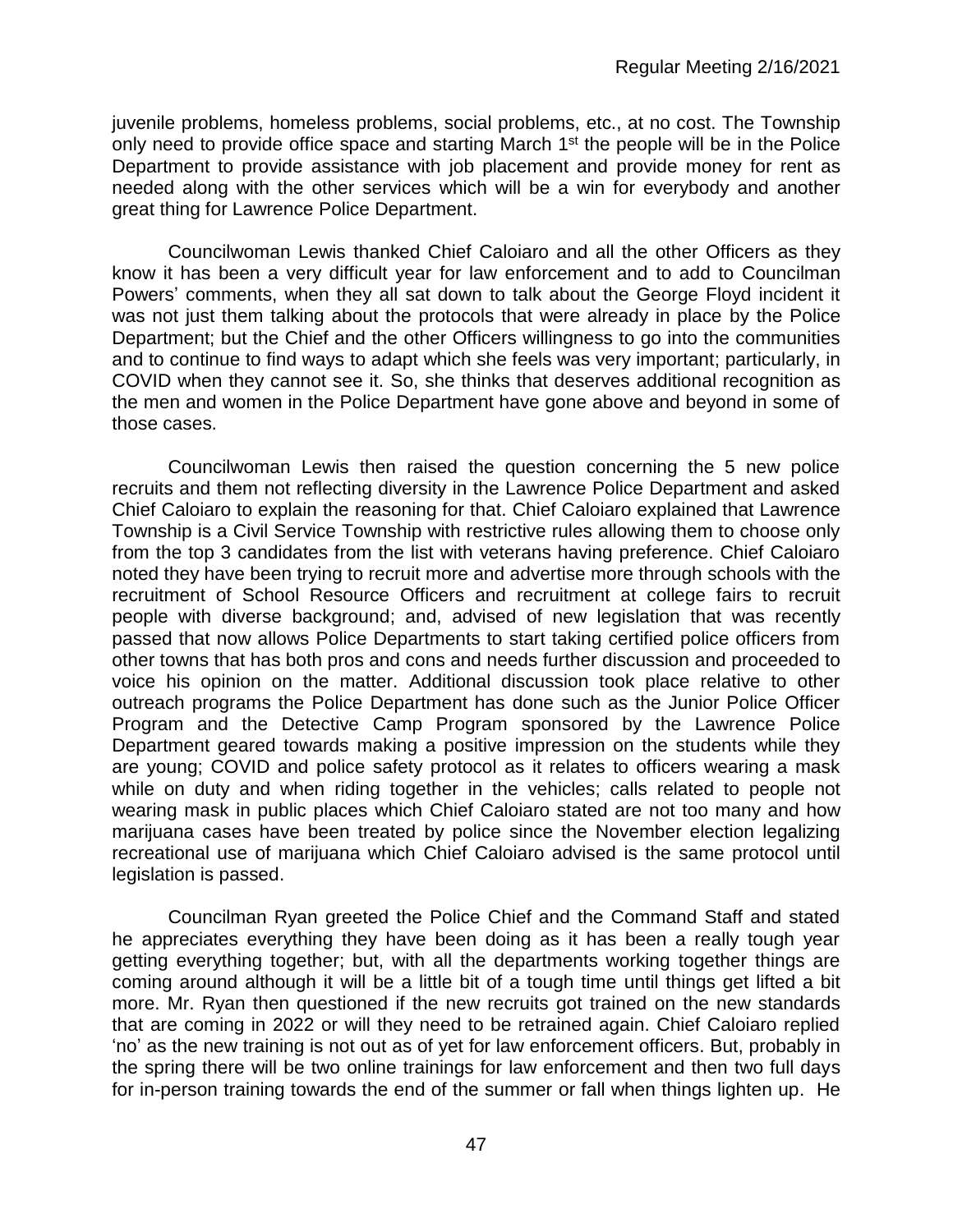then proceeded to discuss the new statewide Use of Force portal that is in play with the State of New Jersey to track use of forces incidents that did not exist prior to the OPRA request submitted a few years ago by New Jersey Advance Media about use of force in the State that brought the matter to the attention of the Attorney General as to the need for a statewide reporting system that is standardized that was rolled out and that Lawrence Township was a test site for. They have since gone live where every officer in the State of New Jersey reports the same way in the Use of Force Policy portal. Mr. Ryan then asked if the new recruits were on the road yet and was advised by Chief Caloiaro that two are on vacation and three are on their first day on the road. Councilman Ryan expressed his appreciation again to the Chief and his officers and asked that the keep up the good work.

Councilman Bobbitt indicated that respect is a two-way thing and he gets the type of respect from Council because of what he does and the Police Department as a whole as he has heard it many times while out in the community about the great job they have done; especially, with all the community programs that they do from the Easter Egg Hunt to National Night Out which he has heard from a distinguished visitor that Lawrence is one of the better ones and he cannot wait for them to be able to do it again soon; something he really appreciates. Mr. Bobbitt questioned if he was reading the report correctly with regards to the 29,000 service calls received last year and out of those calls there were only 16 Use of Force incidents in Lawrence Township which is pretty impressive. Chief Caloiaro replied 'yes' as they like to deescalate situations as much as possible and to his surprise (being they are in a text era) the young officers seem to be very good at communicating with suspects and he thinks the body cameras have helped keep officers and people in check as well.

Mr. Bobbitt further inquired about the duties and position of the School Law Enforcement Officers (SLEO) and School Resource Officers (SRO) in terms of them working in the schools. Chief Caloiaro explained that SLEO's are basically retired officers and they have one at each of the Elementary Schools, Intermediate School and the High School and they are more for safety and security purposes; however, they do educational outreach; but, their primary function is safety and security of the schools as that is how the law is written. As they may have heard, the SLEO's go above and beyond their job description and have really touched the students' lives in a positive way and the School Resource Officer (SRO) gets down with the dirty with the kids in terms of teaching and counseling them and it is a program that has been around for a longtime that works very well and proceeded to briefly tell a story of a recent incident involving a young man that passed away from a car accident and the girlfriend later calling in with a heart wrenching message about the serious impact Officer Girard, SRO, had on the young man's life as it relates to him thinking the world of her prior to his passing which is a perfect example of one of many of the positive impacts those officers have on students' lives.

Councilman Bobbitt thanked Chief Caloiaro for the story as he feels it is important for people to hear that the job is not just about policing the kids and law enforcement; it is about community relations and pride in the their community and how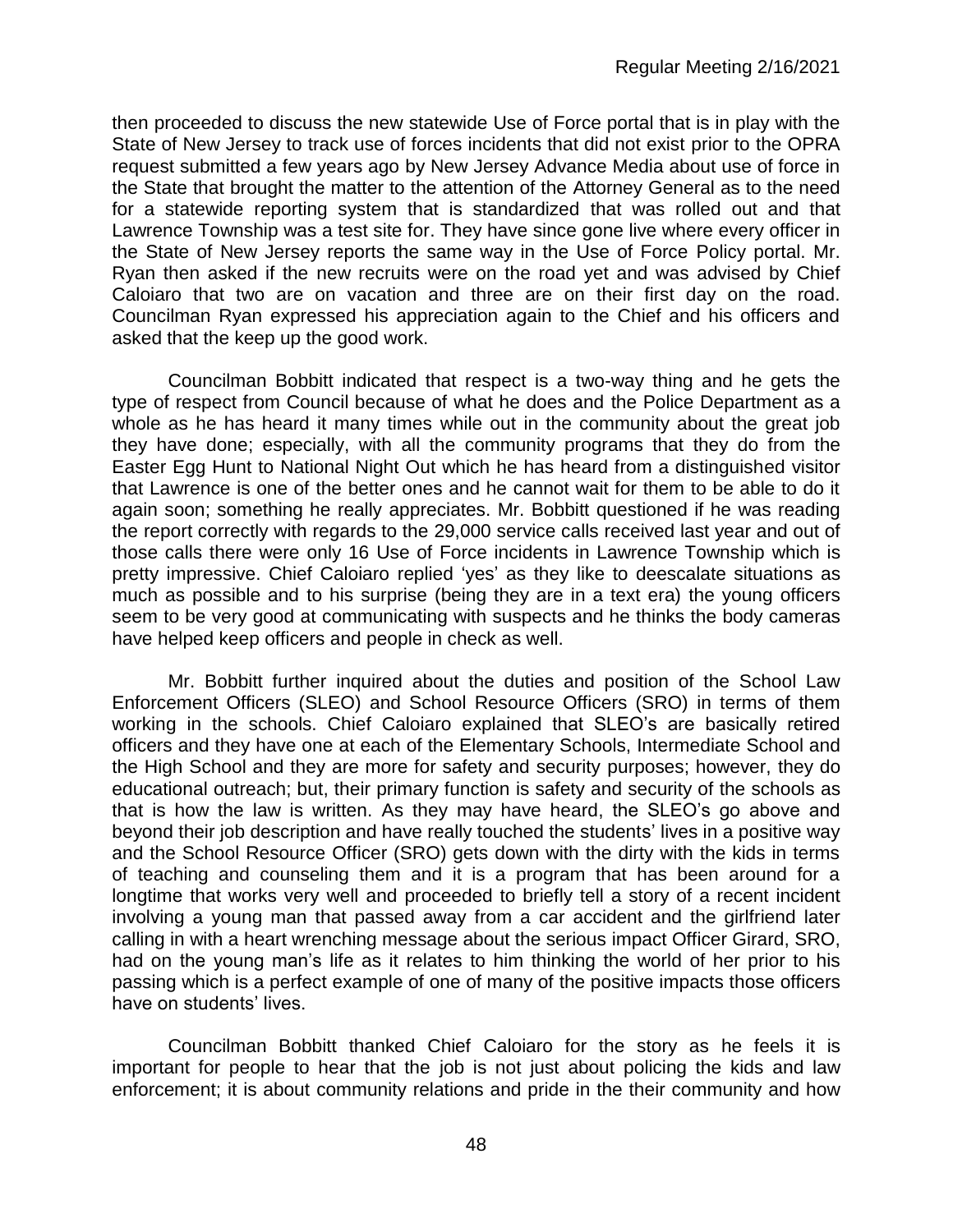Lawrence Township carry themselves. Chief Caloiaro noted that the parents are important in their decision-making; but they also have to factor in the input of students as to how well the program works and their interaction with the School Resource Officer (SRO). Councilman Bobbitt further noted appreciates the Police Chief staying ahead of the curve in terms of the pending retirements and the hiring of new officers and urged him to not forget about needed equipment being the pandemic has shown they need the right the equipment when they go out every day. He then thanked Chief Caloiaro, his command staff and all the officers for all that they do for the community.

Mayor Kownacki greeted the Police Chief and stated that his colleagues covered a lot of what he was going to ask so all he would like to say is thank you for being a great leader of the Police Department and for his excellent command staff that is present this evening and proceeded to echo the sentiments of his colleagues with regards to it being a tough year for law enforcement in terms of the pandemic and racial tensions; but, the Chief and his officers stood firm with the Township from the beginning to present day helping them get through everything and he cannot thank him and his officers enough for their dedicated service to Lawrence Township.

In closing, Chief Caloiaro stated he would be remised if he did not point out the great job Jack Oakley, Director of Emergency Management, has done with the EMS and the Firefighters and indicated when the police were not going out to calls Mr. Oakley's crew suited up in their Tyvek Suits and took care of business which is a credit to emergency services here in Lawrence Township and the dedication they have to the people; which is nice to be part of.

Mr. Nerwinski reminded everyone watching virtually that there is a link on the Township's website to the Police Department's report and presentation that was presented this evening and there is a written report on the website that they can refer to if they would like.

---

# *2021 Municipal Budget Presentation Director of Emergency Management, Jack Oakley*

 Mr. Oakley greeted the Council and thanked them for affording him the opportunity to speak before them this evening. He then distributed a handout relative to the 2021 Budget presentation and stated as for the Operating Budget there is no request for any additional increases that includes EMS, Fire Division, Emergency Management which is a testament to the work that men and women of the Emergency Services do in terms of performing their jobs at a high level without asking for additional equipment which is pretty amazing; especially, given what they are facing now with COVID and indicated he would be addressing the EMS, Fire Staffs and touching base on the Fire Study that was performed by the Rodgers Group in 2020.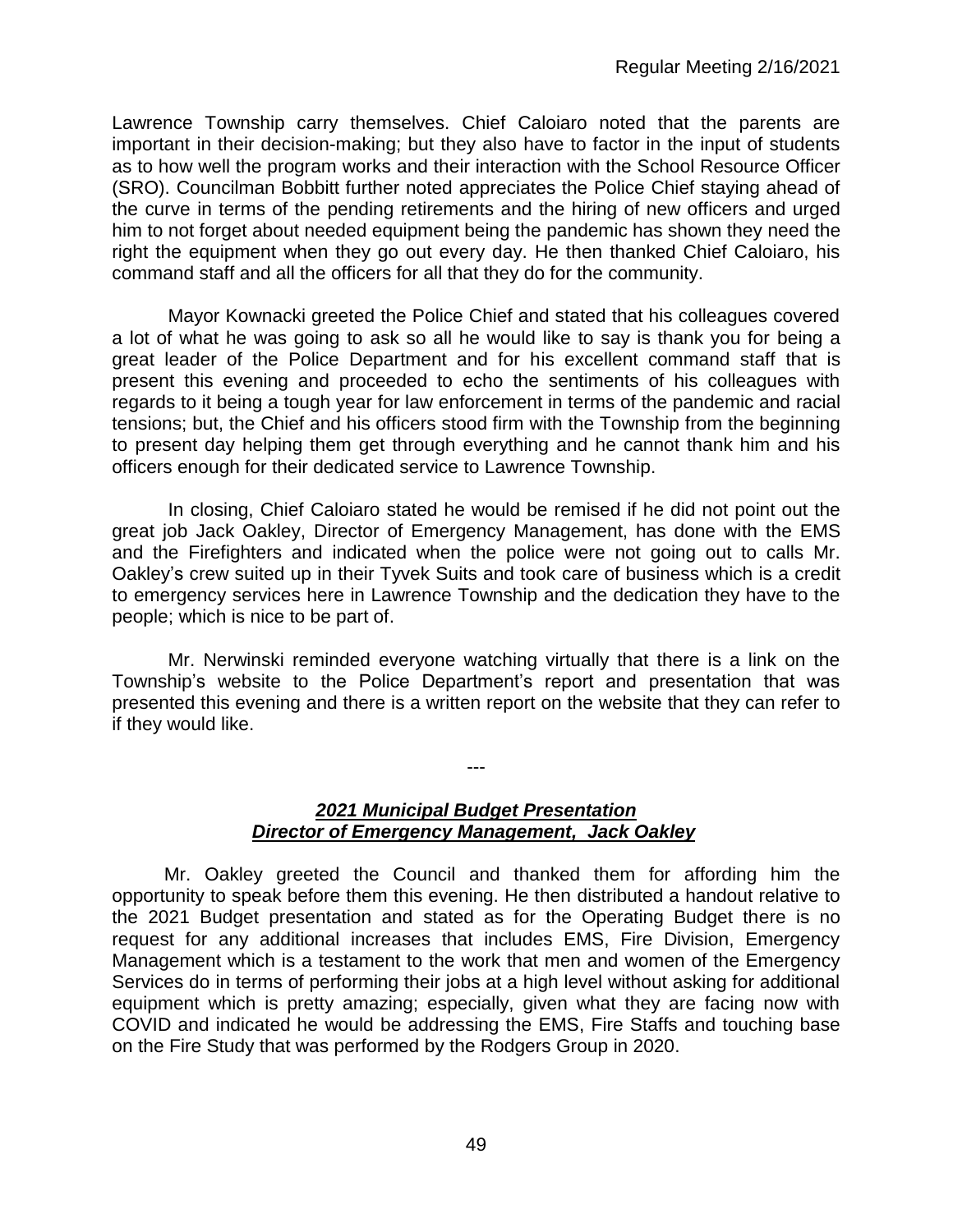Prior to the opening of his presentation, Mr. Oakley imparted that he has been working over at the Police Department close to 15 years and the professionalism and type of people that make up the Command Staff who have been previously acknowledged are second to none and they are a very, very, proud group, easy to work with and it is a privilege and an honor to be around men and women like that.

Mr. Oakley opened his budget presentation by reviewing the following:

❖ **Career Fire Staff** – comprised of 5 career firefighters, who presently operate from the Lawrenceville Fire Company using the Telesquirt 23 as their primary response vehicle; decrease in calls for service for both their career and volunteer firefighters and emergency assignments due to the impact of the pandemic; fewer fire alarm activations (nuisance calls) due to fewer commercial buildings being occupied; modifications made to first responders protocols in an effort to minimize the potential COVID 19 exposure to their firefighters which resulted in fewer EMS dispatches for the Career Staff and career firefighters only responding to the most serious, life-threatening medical emergencies; during 2020 the Career Staff responded to (490) total emergency assignments in comparison to 571 emergency assignments in 2019, 621 emergency assignments in 2018, 556 assignments in 2017, 535 assignments in 2016, 474 assignments in 2015 and 343 assignment in 2014 (Mr. Oakley noted the Career Staff continues to be an asset for the Township which they can see by the number of emergency responses in past year and proceeded to discuss the benefit of having a career staff as it related to availability, response time and help to the volunteer staff.)

Mr. Oakley noted in addition to responding to all emergencies in the Township requiring a fire department response as well as responding to a variety of emergencies in support of the EMS Division, the career firefighters' duties include the regular running and inspecting of fire apparatus including exercising pumps and aerial ladders; exercising and fueling powered equipment such as saws, fans, and rescue tools; maintaining breathing apparatus components and oxygen cylinders; mounting equipment and hose on apparatus and making minor repairs to apparatus and equipment in effort to assist the Public Works Department.

❖ **Volunteer Staff** – Mr. Oakley stated that the Volunteer Staff continues to do an outstanding job and the Administration and members of Council knows the burdens of putting together a paid fire department so the volunteer are doing a great job with what they have. And indicated the days of having 30 to 40 members in a volunteer Fire Company does not exist anymore and the core of people they do have that continue to response – nighttime, weekends, holidays – is a credit to that volunteer staff and should be commended for their efforts.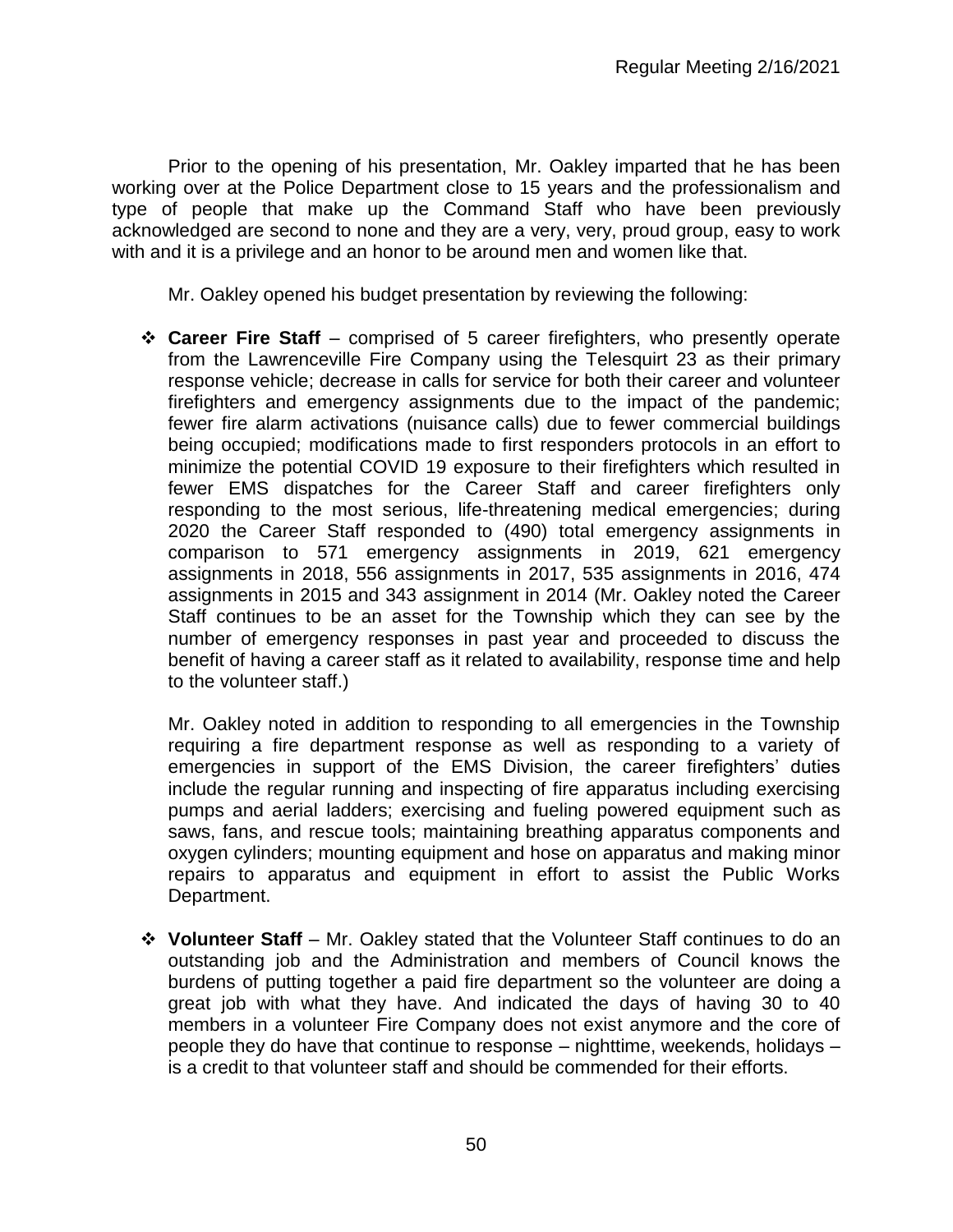Mr. Oakley noted that they conducted twenty-seven 27 background investigations for the new Applicants in the fire departments which included EMS and Fire Services and 12 to 15 of the investigations were just for the volunteer staff. And, of the 12 to 15 that were done, the retention is about 40 to 50 percent after the first year in the organization being they find out it is something that they do not want to do…so they drop out. Mr. Oakley continued to elaborate on recruitment being a very important part of fire services; especially, in Lawrence Township with the combination of both career and volunteer.

❖ **EMS Division** – Mr. Oakley stated that EMS is at the tip of the sword, administrators of health and safety to anybody who picks up the telephone and requests their assistance. He further indicated the pandemic has created a fear amongst the community; but, not fear in the people that are working for the community - Emergency Medical Technicians (EMT's) who work day in and day out at great risk to themselves. Therefore, the Township provides them with a lot of personal protective equipment that is probably second to none. In close proximity situations as they are now and he has not seen anybody do what the Municipal Manager or CFO have done at their discretion to make sure the EMT's were outfitted with the proper safety equipment which in some cases required the technicians to wear full-face respirators, complete Tyvek suits, gloves, boots and provide them with the safest decontamination products.

In addition, the EMT's have the responsibility of having to decontaminate the ambulance after each patient (as well as themselves) once they return to the firehouse; some having to change clothes and take showers several times a day in order to not bring the virus home to their families. He also indicated that they have suffered a few instances where the EMT's contracted the virus; but, thankfully they and their families are okay. However, it is still a very, very stressful and a difficult situation for them to be in and it is not going to get any better in the near future. So, they have to protect them and make sure they have the proper equipment being EMT's are definitely the frontrunners who put themselves on the line.

Mr. Oakley went on to discuss the heightened concern for the EMT's safety as well as the patients as the virus began to spread and the need for the crew to protect themselves in terms of their response to different calls in situation they had been trained to 'fix" when someone called for an ambulance; but, found they could no longer be assessed or treated in the traditional ways as they could not do face-to-face with people and hands-on at times and they needed to triage people when they responded to a home for a call for service which was an extremely difficult situation for those that provide medical care as a frontline responder given that was not how they were trained to do the job. And, indicated EMS saw a 400% rise in cardiac arrest cases which means some people they were lucky enough to save; but, by and large, most they were not able to because of their reaction to the pandemic and proceeded to discuss EMT's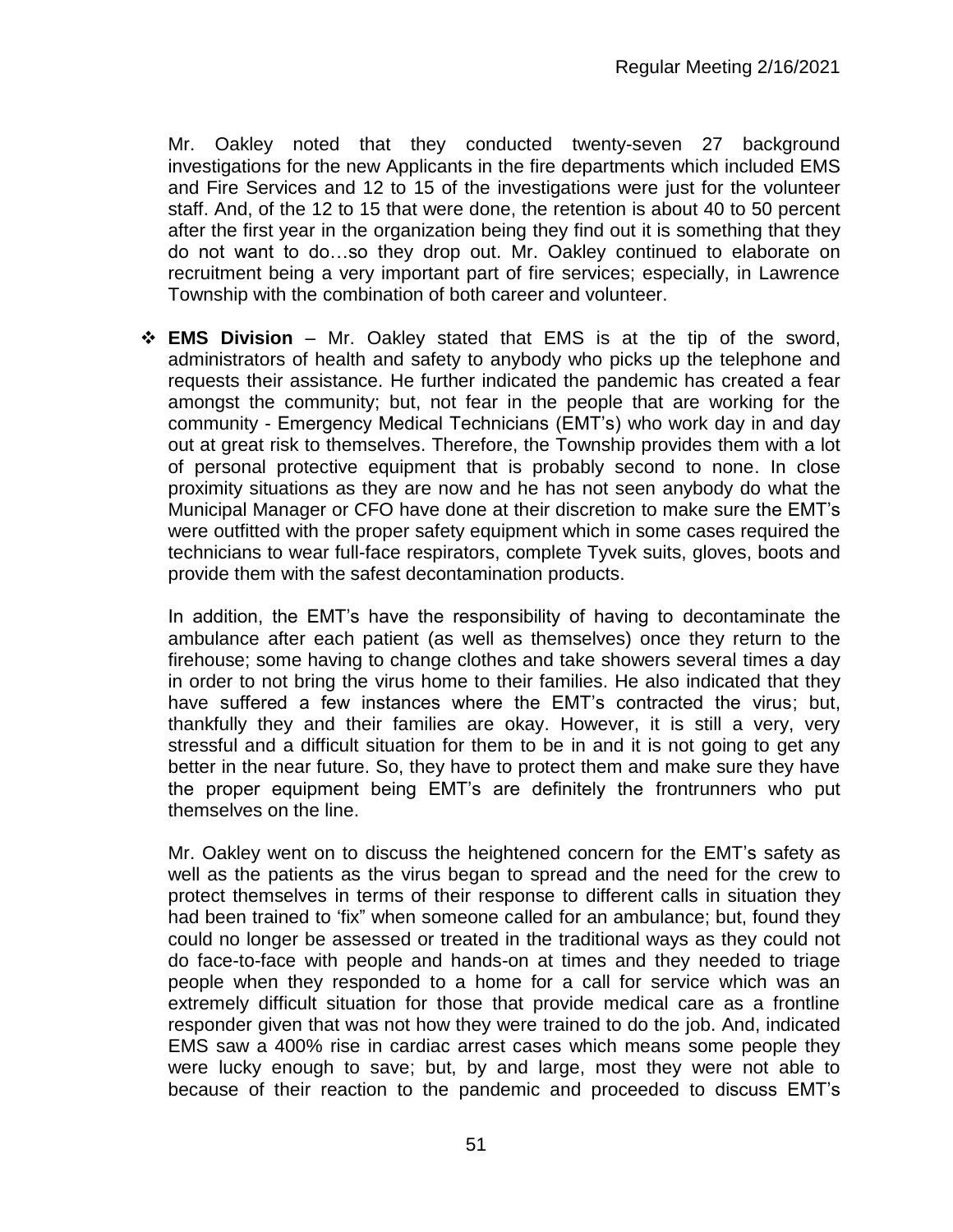having to triage people to reduce exposure to hospitals for patients with noncritical symptoms.

Mr. Oakley advised that Lawrence Township EMS received over 2,911 calls, ranging from stable to severely critical and the notable responses in Lawrence during 2020 included – 74 cardiac arrests, 1125 general medical calls, 359 fall victims, 148 cardiac/stroke emergencies, 282 non-COVID; 19 respiratory emergencies, 78 overdoses, 170 traumatic injuries, 271, 77 motor vehicle crashes with 20 of them requiring rescue of trapped patients, 8 gunshot or stabbing, 19 maternity/childbirth, 72 psychiatric emergencies, 26 assists to fire and police and 105 assists to citizens or others. Mr. Oakley further advised the most notable is the 78 drug overdoses that they responded to that Chief Caloiaro previously spoke about which were not all in Lawrence; but, they provided mutual aid ambulance for in the City of Trenton and Ewing Township. In closing, Mr. Oakley noted that everything is treated as a COVID case and the majority of the calls the EMT's go out on are COVID 19 related whether it is a suspected COVID case or and actual case of COVID 19.

❖ **Fire Study** – Mr. Oakley advised that the Township contracted with an outside agency to do a Fire Study and they received the received the fire service review in November of last year. The Survey was conducted by a team of professionals from the Rodgers Group and resulted in an amazing evaluation of Lawrence Township Fire Services and proceeded to discuss the Report being a very comprehensive document that addressed historical, operational, and situational modules of the services and recommendations to improve upon and fine tune fire services.

Mr. Oakley noted that the Municipal Manager and he meet on a regular basis to discuss those recommendations and they are in the process of trying to get a workable project in place. They are prioritizing those recommendations and they have already covered quite a bit of ground since November in some of the recommendations they posed - such as the Table of Organization and revising an Ordinance that addresses the Division of Fire overall for the Township with the components of both the career and the volunteer staff. So, there are a lot things he and the Municipal Manager are trying to do to make the Fire Services operation a lot more efficient and to make it safe, and continue to be safe, for the people that participate in it. He indicated one of the things the Municipal Manager has done for them with moving forward with the Fire Study is assigned an Administrative Assistant. That, in and of itself, is a pot of gold; because they have a lot of things that they have to accomplish and a lot of ground work they have to put together with Standard Operating Procedures, data entry and things along those lines and the Assistant will help them tremendously accomplish those tasks. In fact, she prepared the presentation for tonight's meeting and she did a fantastic job which they are very thankful for.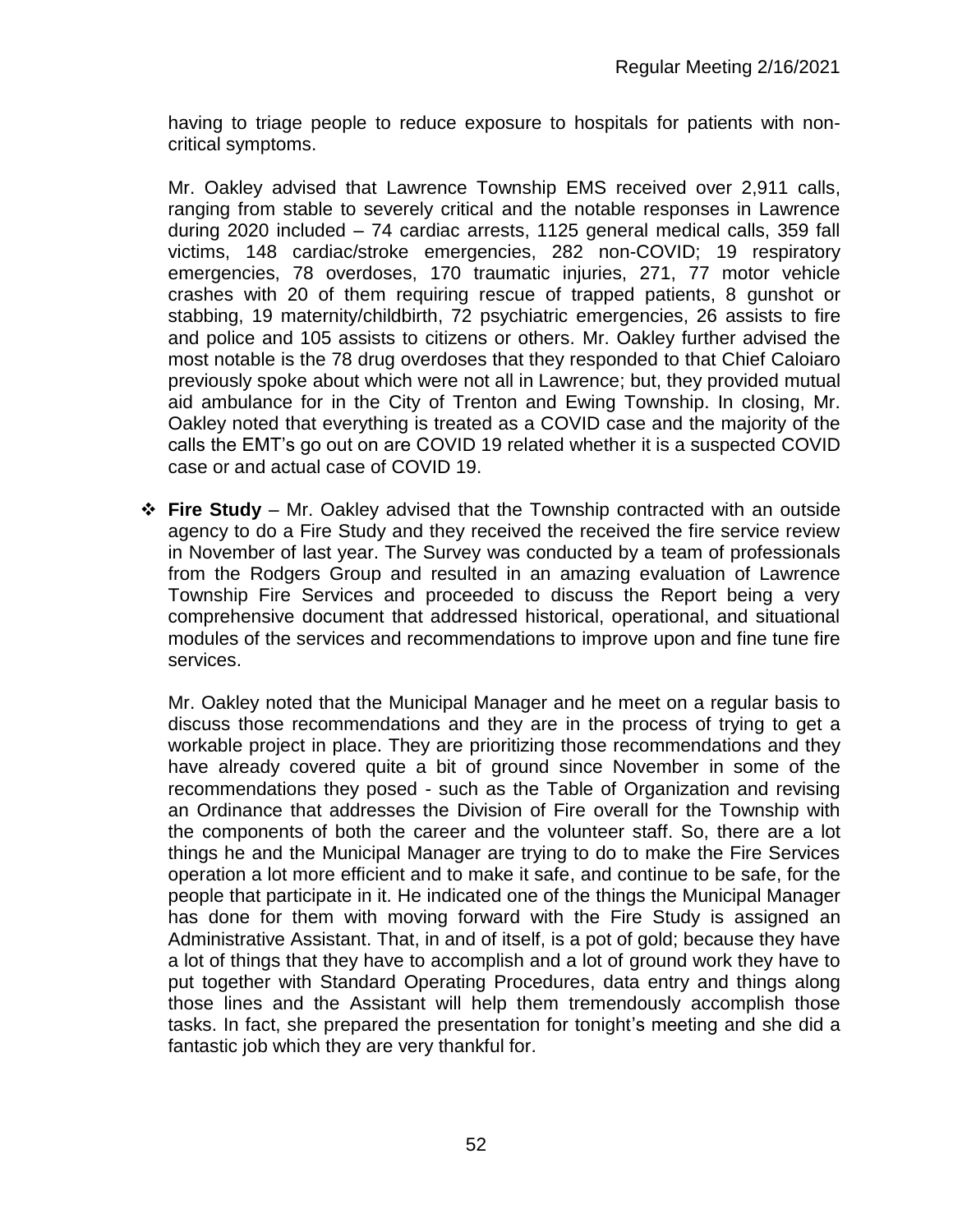In closing, Mr. Oakley advised that the Emergency Services of Lawrence Township has always provided a level of performance that is second to none and he can promise the Council that tradition will continue; and, they will not lose that edge they have here in both the fire and medical services.

Mr. Nerwinski further advised that he and Mr. Oakley met twice a week to go through the recommendations of the Fire Study and they went through all 38 recommendations and all but 6 were deemed unrealistic to do at this time. So, they have taken a great majority of the recommendations to implement. And, one thing he feels is really important as it relates to the Administrative Assistant position for the Fire Division was to raise the level of the identity of the Fire Division within Lawrence Township organizational structure and indicated a few years ago he asked the consensus of the Council about moving the Fire Division from under the Police Department, to which they agreed, and now that has come to fruition with the recommendation from the Fire Study. They felt it was important to distinguish the Fire Division as a stand-alone like the other departments, so an Administrative Assistant made sense. So, they decided that the Municipal Court, who has had a reduction in work due to COVID 19 and AOC guidelines, did not need 4 court clerks and they decided to move one of the Clerks to the Fire Division to fill the Administrative Assistant position which was a perfectly seamless thing to do that they are excited about. Also, Mr. Oakley and he will soon be providing them with an Ordinance that will provide a single unified Division of Fire for the Council's review and consideration to be implemented as recommended as a result of the Fire Study.

Mr. Nerwinski went on to state how grateful he is working with the Police Chief, the Command Staff and Mr. Oakley as it makes his job easier and he respects each and every one of them completely. They seem to be on the same page on everything, they have mutual respect for each other and he enjoys coming to work every single day because of their dedication and knowing they are all operating for the same thing with regards to what is best for the community.

Councilman Ryan stated that he appreciates everything that he has done in terms of working with the Municipal Manager, Police Chief and all the Command Staff and indicated when he gets the information to the Municipal Manager it is relayed to the Council and they really appreciate it; because it gives them a real insight on what is going on and indicated he did read the complete Fire Study that had some great recommendations. He then thanked Mr. Oakley and his staff for the great job they have done serving the community.

Councilman Bobbitt thanked Mr. Oakley and his staff as well for all that they do, have done and continue to do and for doing the most with what the Council provides to them (budget wise) as he knows it is a challenge. But, at the same time, they have to balance everyone's needs in the Township and he appreciates that the Municipal Manager and the CFO have allowed him to have the proper tools because he thinks at the end of the day the most important thing is to take care of the staff at this very challenging time. He then inquired as to how the Fire Study is being received from both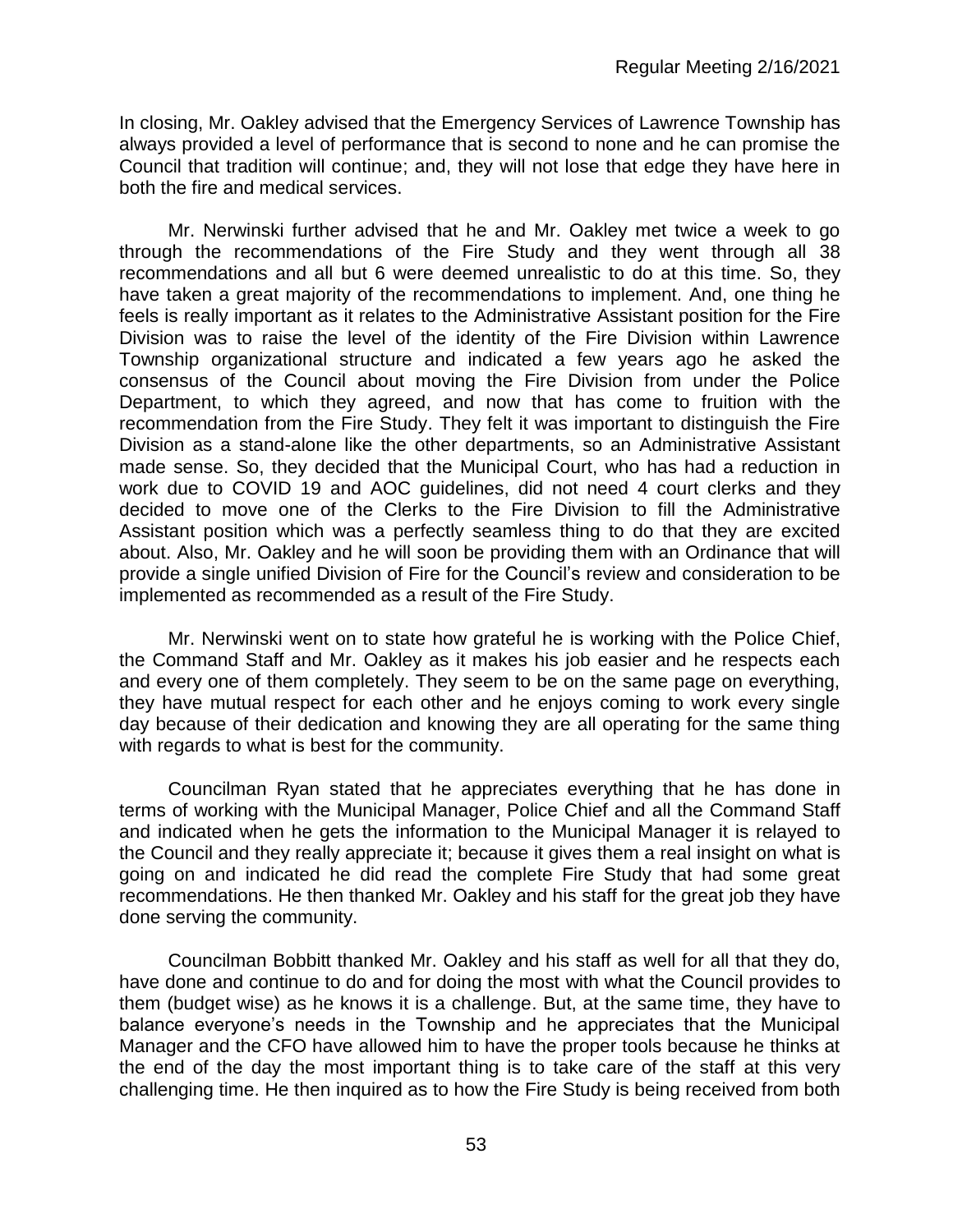the career and volunteer members in terms of the recommendations. Mr. Oakley replied that both sides realize that they need to move forward in the process and they need to develop a little better approach as to how they deliver the fire services in town and he really has not heard any negative comments about the Fire Study that has been advertised and published and reviewed by a lot of different people.

Councilman Bobbitt stated he knows there is a pandemic right now but once it lifts is there an opportunity to reach out to school age children and others in terms of a Volunteer Firefighter Corp and indicated he knows times are different and difficult; but, it just strikes him as one of the things that makes Lawrence great is having the 3 firehouses and having the volunteers. Mr. Oakley replied that it is a great recommendation; but, unfortunately, it is something that has to be on the back burner for them because of the times but he will tell them the success with the Junior Police Academy that the Police Department had has sparked a big interest with the fire service; especially, with him because he sees how successful they are with what they do and thinks that is something that they are definitely going to pursue from their end and proceeded to discuss Lawrence Township having the Cadet Program and the Junior Firefighter Program which are great learning areas for 14 to 16 years old and 16 to 18 years old before they get involved in the volunteer services and those are the core people they want to try and target along with the lower age children to give them an idea as to where they might want to channel themselves at some point.

Councilwoman Lewis stated birthday parties in the Fire Department with little kids being able to see the firehouses is a great way to start that program and is also a great way to help bring in some additional revenues to the fire stations. She then echoed the sentiments of members of Council with regards to the wonderful job Mr. Oakley and his staff has done during the pandemic. Thereafter, she questioned if the EMS and Fire squads have been afforded the opportunity to get a vaccine. Mr. Oakley replied 'yes' both the career and the volunteer staff have been given the opportunity to schedule an appointment to get the vaccine…and all of the career staff for EMS and Fire are vaccinated and approximately 35% of the Volunteer Staff, as some chose not to. He then proceeded to discuss there being some apprehension early on in the vaccination process and now that more people have received it with no no issues some of the volunteers may have gotten vaccinated on their own including himself.

Councilwoman Lewis asked if Mr. Oakley had seen a reduction in core volunteers or firefighters not wanting to participate or go out to a call due to the pandemic and their risk of exposure. Mr. Oakley replied 'yes' they have some who chose not participate, others who did not skip a beat and they had some exposures which drove the point home as well but to combat the problem the Municipal Manager invoked an Emergency Call Only appearance at the station as a level of safety and proceeded to explain the procedure that was put in place to reduce exposure.

Councilwoman Lewis stated the Council is always grateful for the work Fire Services does and the fact that they put their lives at risk every day when they go out; but, she also has to say thank you to the fire department in this last year who have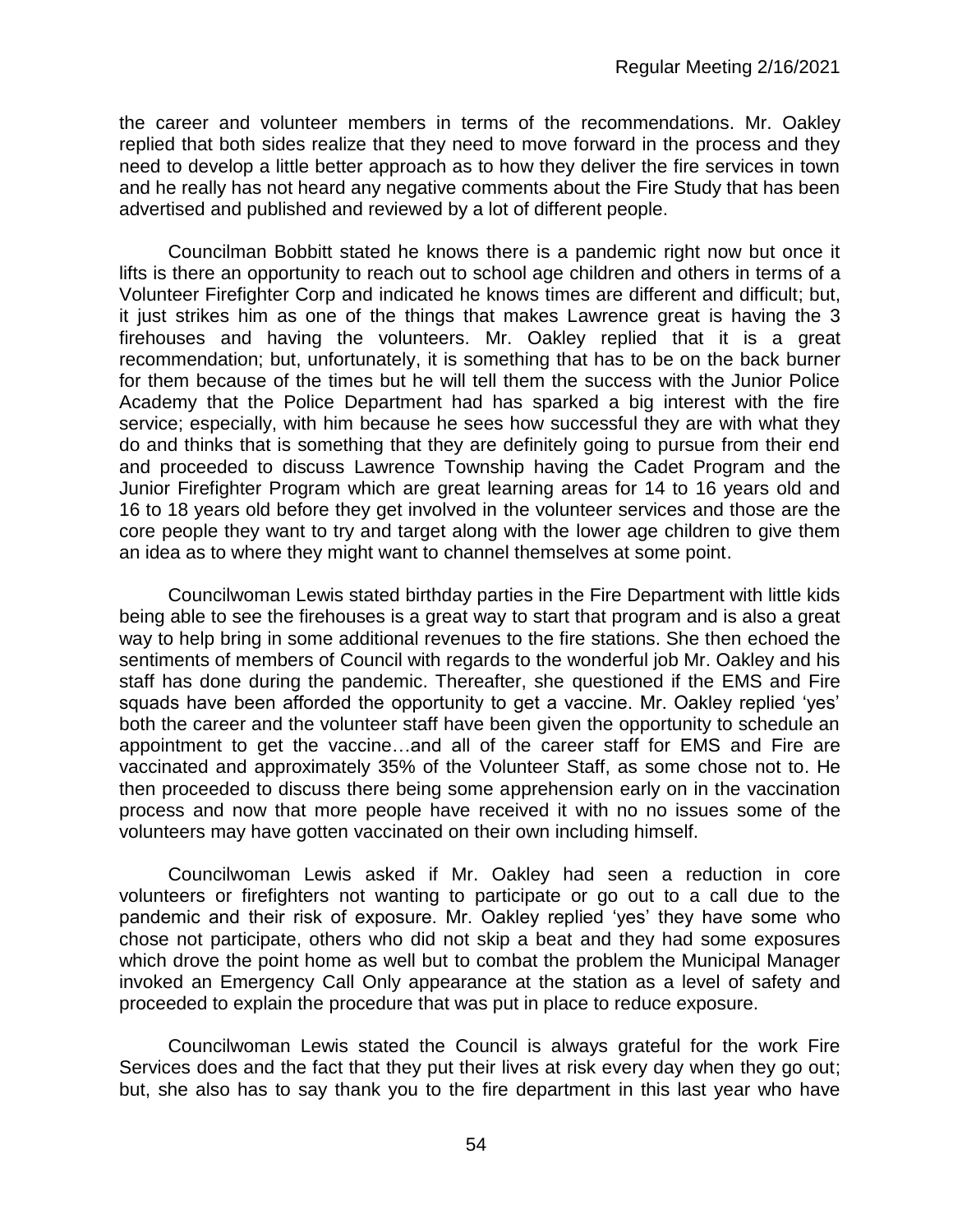redoubled some of their efforts in continuing community events even when they had to change the way they looked, which brought a nice bit of normalcy to the community…so she thanks them for that.

Councilman Powers thanked Mr. Oakley for his daily updates that the Municipal Manager forwards to the Council which is very informative in helping them inform the residents when they receive a call as to what is going on Statewide in terms of the pandemic and echoed the sentiment of the other members of the Council with regards to the exemplary work he and his staff have done during this pandemic and continue to do. He then stated as a follow up to Councilwoman Lewis' question relative to the core volunteers, how many do they have now that are active? Mr. Oakley replied about 50 to 60 active members across the 3 firehouse and levels of activities and participation varies depending on availability of the home and work life. Hardcore members turning out for every call is about half of the 50 to 60 active members which is not just a Lawrence Township issue but a national issue due to family obligations. A general discussion ensued relative to incentives to increase volunteerism which the Municipal Manager advised they are working and on to strengthen their membership with the volunteers and have a combine staff.

Councilman Powers stated with regards to the out of service fire hydrants situation they had, what are they doing proactively to make sure that problem does not reoccur? Mr. Oakley replied that the weather they are experiencing now with the freezing temperatures has corralled the project that he had given to the Career Staff during the daytime; but, they are going to start going out neighborhood to neighborhood to check the hydrants for flow pressure. They will do a particular area or a particular amount of hydrants every single day, 5 days a week, which would allow them to cover most of the Township within a couple of months; but, they have abide by the weather.

Councilman Powers gave an emotional testimony to the excellent quality of service the EMS staff provided to his mother who was in cardiac arrest and imparted because of their expedited response time they saved his mother's life as she would not be alive if it was not for their exemplary performance in giving her the care and getting her to the hospital in timely manner. Mr. Oakley stated he will pass the compliment along and it is just another example of the level of service Emergency Services provides to residents of Lawrence and he is glad they were able to help his mother which is a win-win situation for everyone.

Mayor Kownacki thanked Mr. Oakley and his staff for all that they do and stated that he is glad he is the leader for the Township at this time when they have gone through a lot and they are still going through it and thanked him and his staff again for everything.

Mr. Nerwinski stated for the record they speak about the Volunteer Fire Companies but both he and Mr. Oakley are committed to continue to try and find ways to support the Career Firefighters and Career EMT's as they need them to know that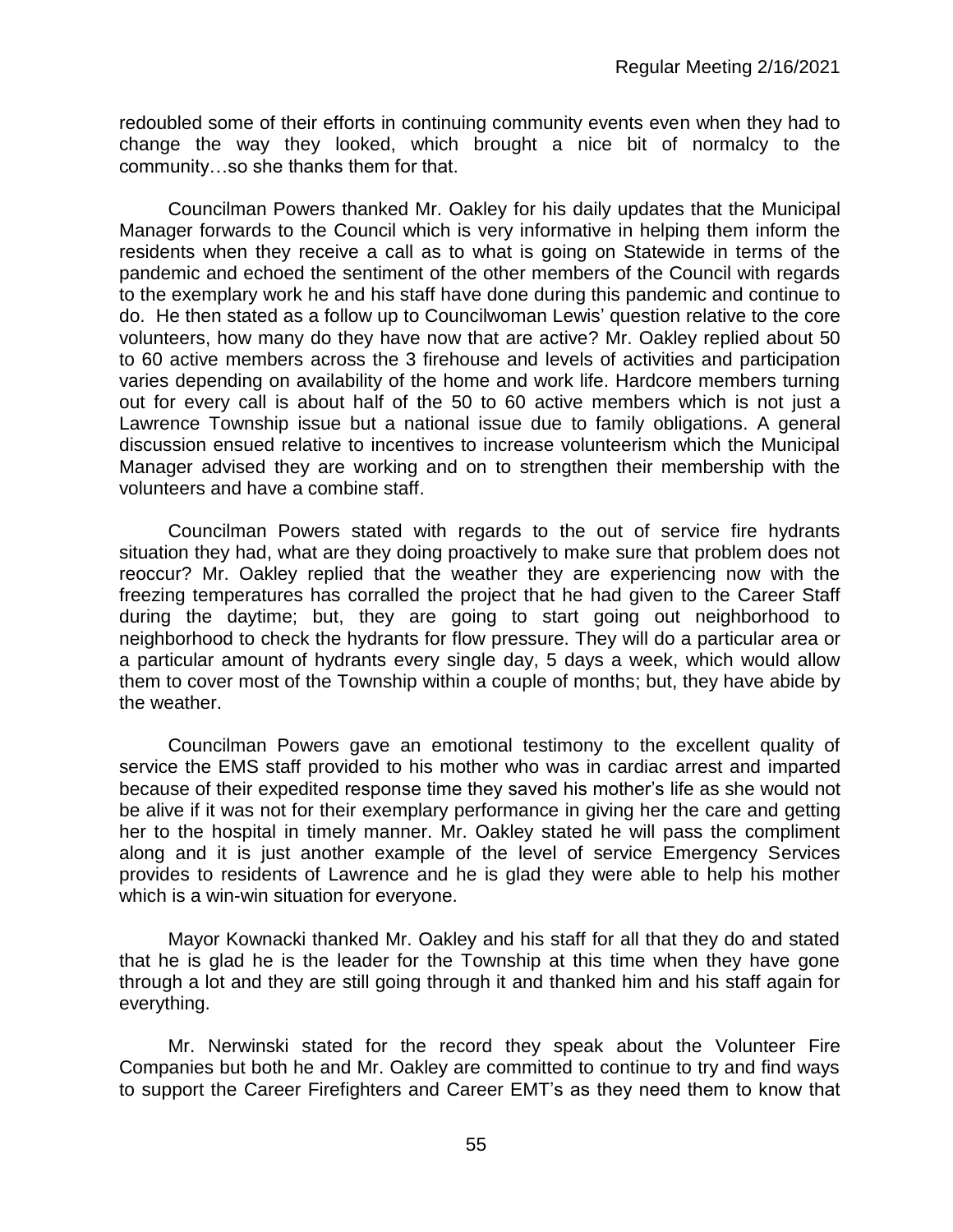they support them and that they are critical to Lawrence Township's success and they want to make sure that they can support them as well.

---

# Public Participation

There was no public participation.

---

# Review and Revisions of Agenda

The Municipal Clerk requested that the Agenda be amended to include Resolution No. 93-21 (18-H.2), Authorizing the Transfer of 2020 Current Fund Appropriations; Resolution No. 94-21 (18-H.3), Authorizing the Mayor and Municipal Clerk to Execute an Escrow Agreement in the Amount of \$25,000 with Beechlawn Property Management, LLC known as 40 Enterprise Avenue; Resolution No. 95-21 (18- H.4), Authorizing the Disposal of Items not Appropriate for Auction and Resolution No. 90-21 (18-F.5), Authorizing a Professional Services Agreement for Acoustical Consultant to the Planning Board (Do Not Have the Required Business Entity Disclosure Forms). Councilwoman Lewis further requested the removal of Resolution No. 88-21 (18-F.3), Authorizing a Professional Services Agreement for Planning Consultant for the Planning Board for further review.

On a motion by Ms. Lewis, seconded by Mr. Powers, the Agenda was amended to include the above revision.

Same was carried on the following roll call vote:

Ayes: Councilmembers Bobbitt, Lewis, Powers, Ryan and Mayor Kownacki. Absent: None. Abstain: None

# Adoption of Minutes

---

On a motion by Ms. Lewis, seconded by Mr. Powers, the Minutes of Regular Meeting of January 5, 2021 were approved without corrections on the following roll call vote:

Same was carried on the following roll call vote:

Ayes: Councilmembers Bobbitt, Lewis, Powers, Ryan and Mayor Kownacki.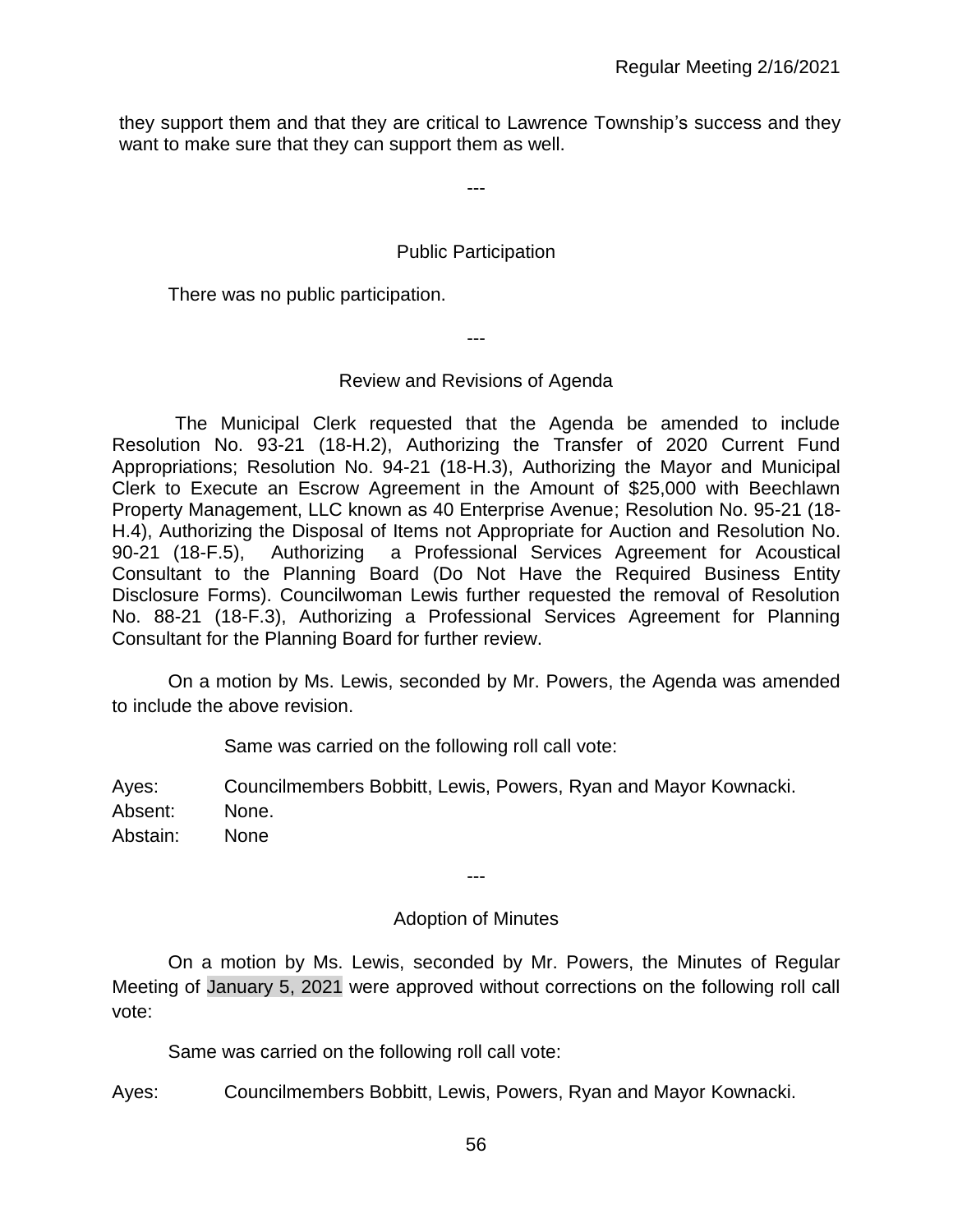Absent: None. Abstain: None.

Awarding or Rejecting of Bids

---

On a motion by Ms. Lewis, seconded by Mr. Powers, Resolution (9-A), Authorizing a Contract for the Rehabilitation of 30 Royal Oak Road, was presented for adoption.

Resolution No. 85-21

WHEREAS, on December 4, 2020, bids were received and publically opened for the rehabilitation of 30 Royal Oak Road; and

WHEREAS, four (4) bids were received and reviewed by the appropriate Township Officials; and

WHEREAS, the lowest responsible bidder was Silvio Nedelcu Painting & Remodeling, Inc. submitted a bid in the amount of \$23,900.00 to perform the tasks required in the rehabilitation; and

WHEREAS, in accordance with N.J.A.C. 5:50-14, a Certificate of Availability of Funds has been provided and the account to be charged is 1-19-56-853-299 (Lawrence Township Unit Rehabilitation); and

WHEREAS, Silvio Nedelcu Painting & Remodeling, Inc. has performed satisfactorily;

WHEREAS, the owner of 30 Royal Oak Road, Kyle Ann Davis and Eric Kyle Davis has been deemed eligible to participate in the rehabilitation program;

NOW, THEREFORE, BE IT RESOLVED by the Township Council of the Township of Lawrence, County of Mercer, State of New Jersey, that pursuant to the recommendations of the Municipal Manager, the Mayor and the Municipal Clerk hereby authorize the acceptance of the bid and the execution of a contract with Silvio Nedelcu Painting & Remodeling, Inc, 4475 Route 27, Princeton NJ 08540 for the purposes of rehabilitating 30 Royal Oak Road;

BE IT FURTHER RESOLVED that the Municipal Manager is hereby authorized to draft the necessary agreement, subject to the approval of the Municipal Attorney as to form and content thereof.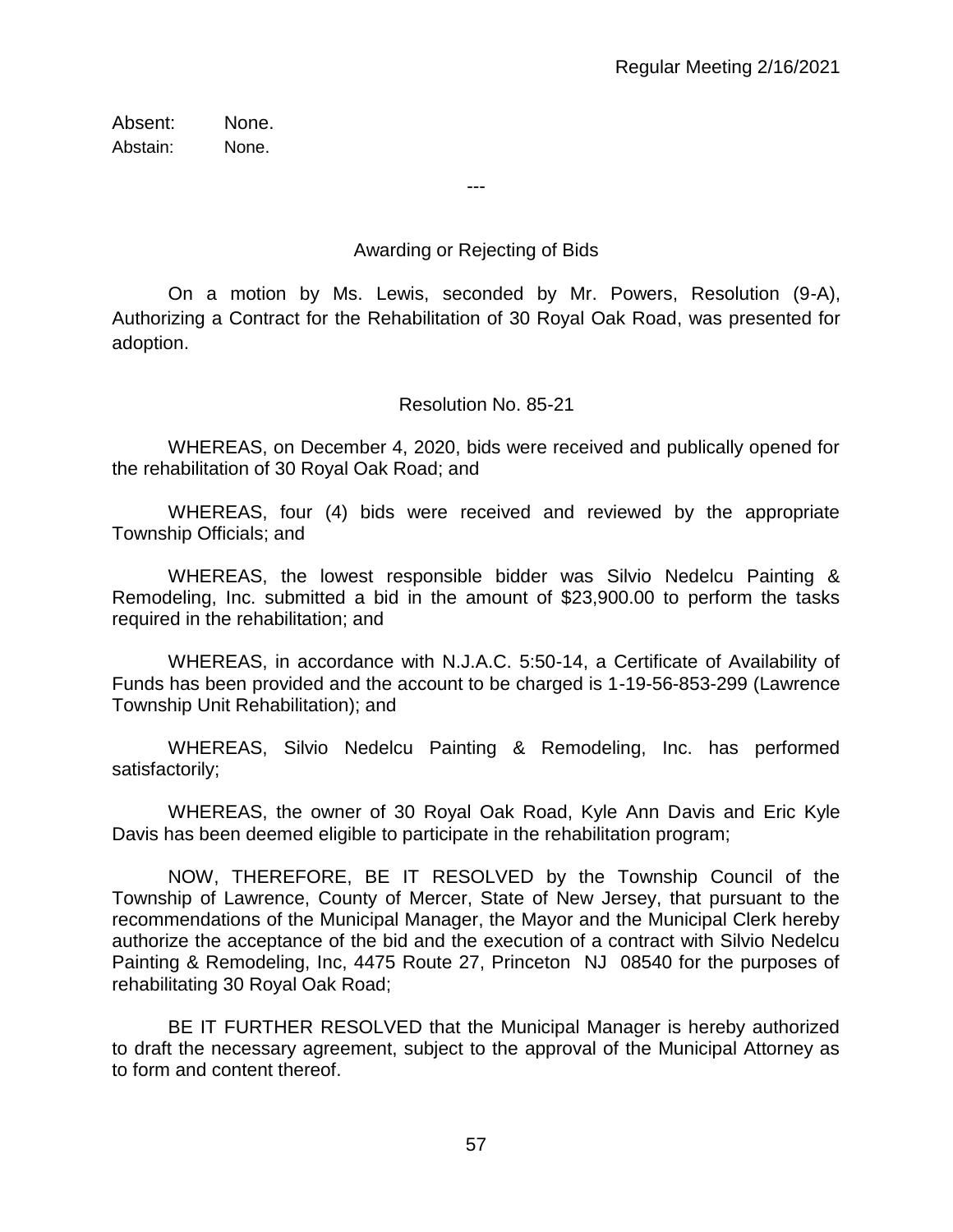Same was carried on the following roll call vote:

Ayes: Councilmembers Bobbitt, Lewis, Powers, Ryan and Mayor Kownacki. Absent: None. Abstain: None.

---

#### Introduction of Ordinances

There was no introduction of ordinances.

---

#### Adoption of Ordinances

There was no adoption of ordinances.

**Manager's Report –**

Mr. Nerwinski reported that the Township's new website is two weeks away from going live as they are fine tuning some things; but it looks great and he is really happy with it and they are looking forward to the rollout.

---

---

**Attorney's Report –**

Mr. Roskos stated he reported last meeting that the Mount Laurel Builders in Hopewell was suing Ewing-Lawrence Sewage Authority, a case Lawrence Township is familiar with and essentially asked not to be involved in being they are not seeking any affirmative relief against the Township; but the Builders asked Lawrence Township to sign a Consent Order acknowledging certain things if they are not going to participate in the case. And, after review of the Consent Order he needs to recuse himself due to a conflict of interest and recommended that the Council seek other counsel that have expertise in sewer authority law in New Jersey.

---

#### **Clerk's Report –**

There was no Clerk's report.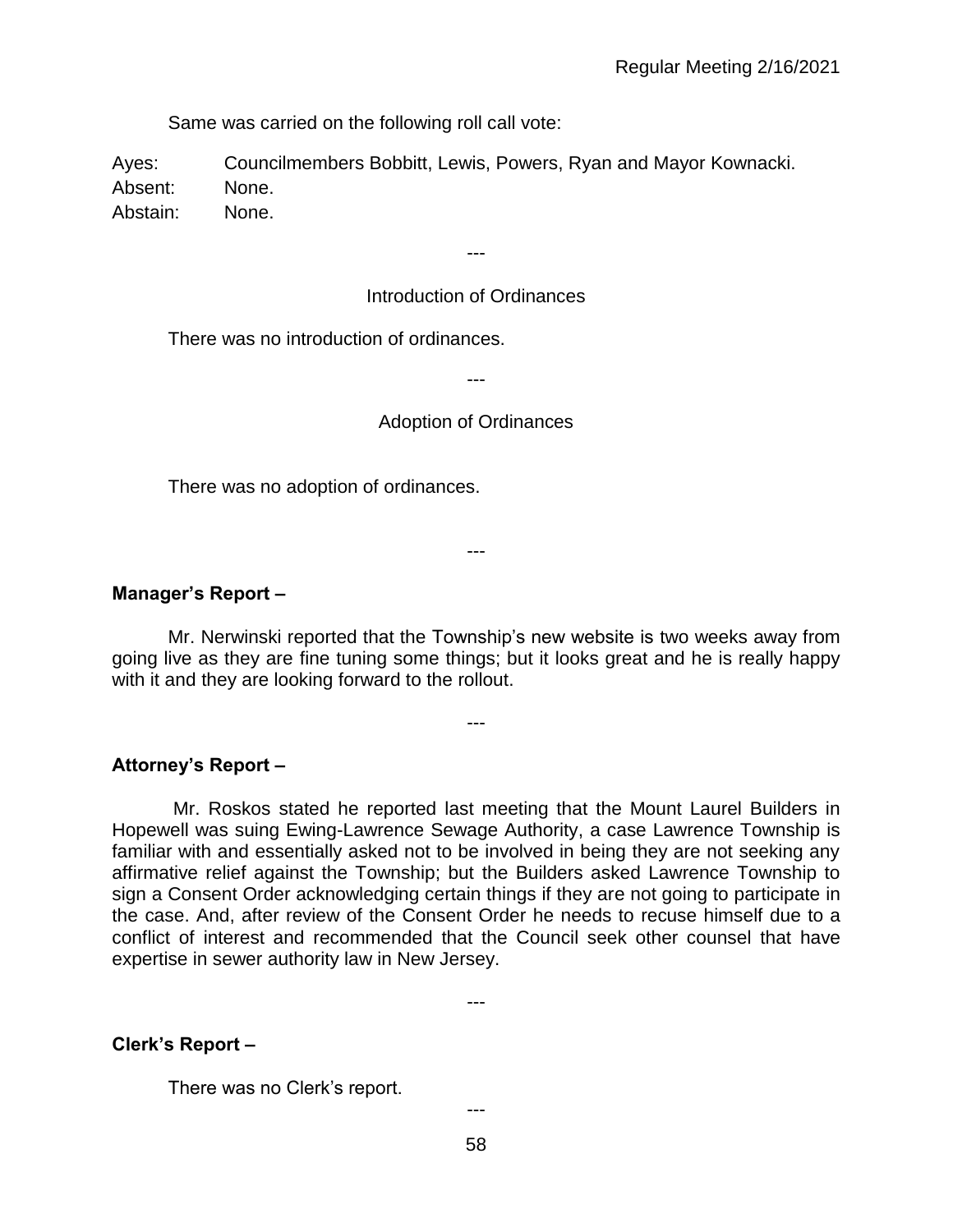# **Unfinished Business –**

There was no unfinished business.

#### **New Business –**

 Mr. Powers stated speaking of young people as previously discussed by Councilwoman Lewis and Councilman Bobbitt a Township resident brought to his attention that 2021 marks the  $50<sup>th</sup>$  Anniversary of the Twenty-sixth Amendment that lowered the voting age from 21 to 18 which was a surprise to him as he did not realize during the 60s when there was protests on college campuses that those students were not able to vote until 1971 after Congress enacted the Voting Rights Act of 1970 lowering the voting age to 18. He then proceeded to discuss a draft Resolution provided to him by the resident for Council's consideration and the Twenty-sixth Amendment being adopted by New Jersey on April 3, 1971, and indicated he would like to propose giving something in support of that to the Clerk for a Resolution. Mayor Kownacki stated they could look into that.

---

#### ---

# **Public Participation (3-minute limitation per speaker)** –

There was no public participation.

# ---

#### **Resolutions**

Resolution Nos. 86-21 (18-D.1) through 95-21 (18-H.5) with was approved by the following roll call vote:

| <b>COUNCIL</b>        | <b>AYE</b> | <b>NAY</b> | <b>PRESENT</b> | <b>ABSENT</b> | <b>ABSTAIN</b> | <b>MOVE</b> | <b>SECOND</b> |
|-----------------------|------------|------------|----------------|---------------|----------------|-------------|---------------|
| <b>Mr. Bobbitt</b>    |            |            |                |               |                |             |               |
| Ms. Lewis             |            |            |                |               |                | A           |               |
| <b>Mr. Powers</b>     | "          |            |                |               |                |             | "             |
| Mr. Rvan              |            |            |                |               |                |             |               |
| <b>Mayor Kownacki</b> |            |            |                |               |                |             |               |

Cited Resolutions are spread in their entirety in the Resolution Books of the Township of Lawrence.

---

# **Council Initiatives/Liaison Reports –**